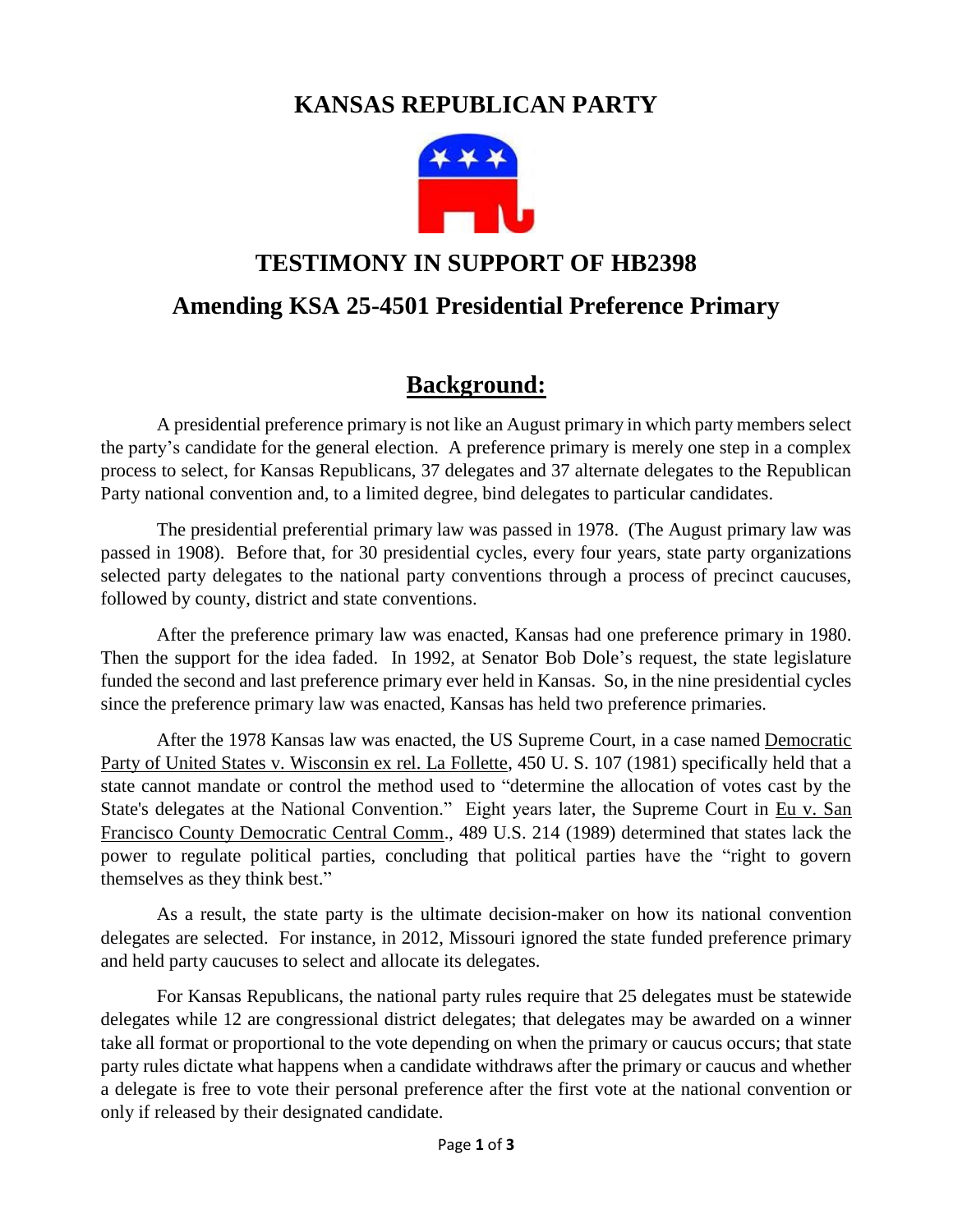National Republican Party rules permit four states to hold their delegate selection process in February. States holding their delegate selection process between March 1 and March 14, 2016, must bind delegates proportionally to the vote, after that, states may award delegates on a winner-take-all basis. States must select their individual delegates by June 3. Any state going early or late will lose almost all its delegates and become irrelevant to the national selection process.

# **Reasons for Support of the Bill:**

We support HB2398 and oppose the state funding a presidential preference primary in 2016 for the following reasons:

- 1. A preference primary represents a substantial investment of taxpayer funds that is not proportional to the benefit to the state, it can be better-used elsewhere.
- 2. In 1980, shortly after the vote and allocation of delegates to candidates, one candidate declared an independent candidacy which caused chaos in the delegate allocation process. This illustrates the problem of using a preference primary with the ever-changing nature of presidential campaign politics.
- 3. In 1999, the legislature had voted to fund a preference primary, but in early 2000 canceled it. The party had inadequate time to run a caucus so it was compelled to send all its delegates uncommitted to the national convention. This is why most party members have little faith the state will actually fund a preference primary even if it voted to do so. Party leaders, therefore, will insist the state committee vote to hold a caucus regardless of what the state does.
- 4. The party does not allow unaffiliated voters to affiliate with the Republican Party on the day of the presidential selection caucus or primary and will set a freeze date when new Republican voters will not be allowed to vote.
- 5. The current national Republican rules and timeline do not match the statute's 1978-based timeline. We need to have all our party rules and dates submitted to the national party by late summer 2015, so they can be approved by October 1. We cannot wait for the statute's November timeframe to pick a date for a preference primary.
- 6. The number of election-related acts required by a preference primary creates a substantial timing problem.
	- a. If the state were to hold a preference primary too early or too late, Kansas would lose many of its delegates.
	- b. If a preference primary is held with all the associated advance ballot and overseas ballot rules the process may start in December or January when the presidential candidate field is still in flux.